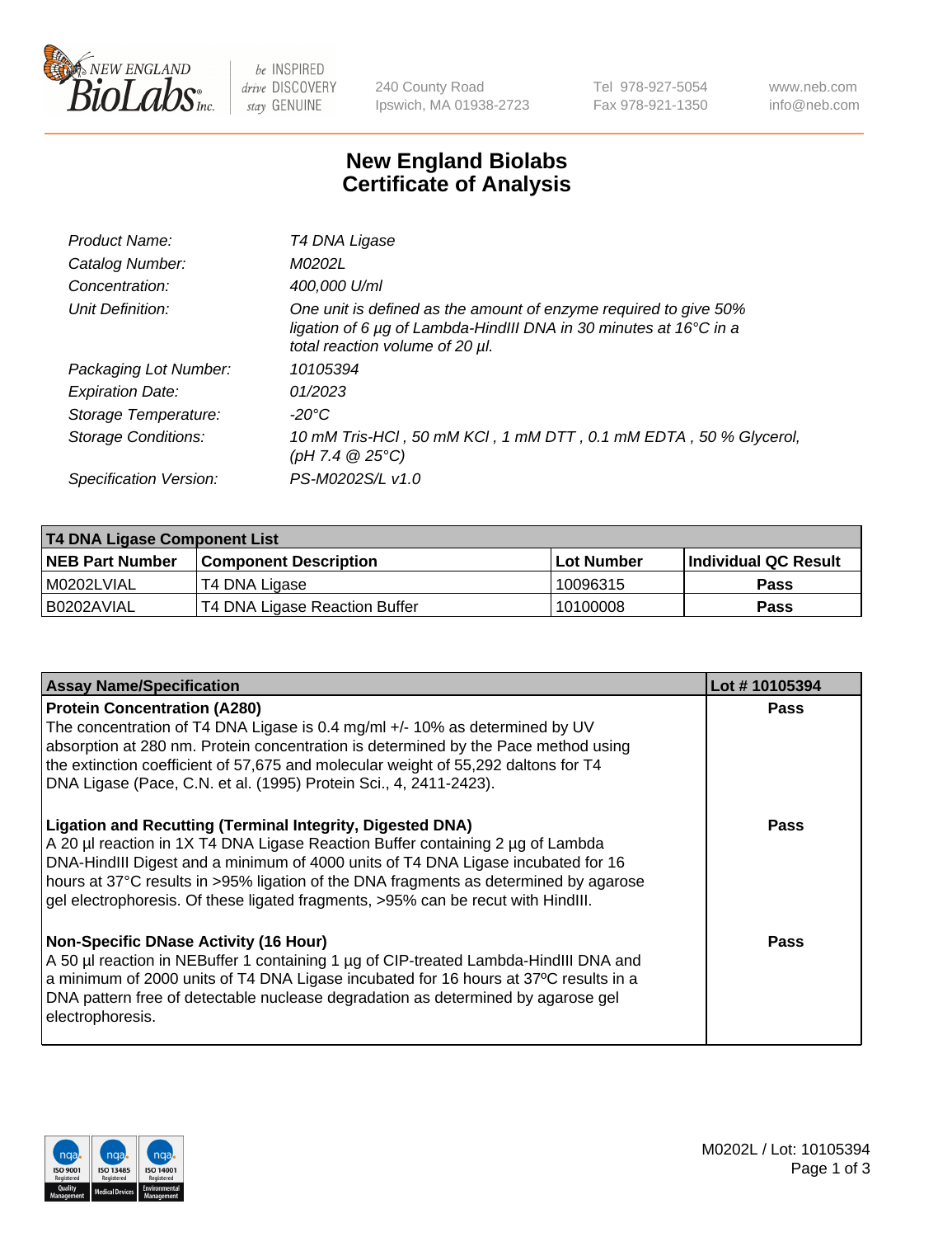

be INSPIRED drive DISCOVERY stay GENUINE

240 County Road Ipswich, MA 01938-2723 Tel 978-927-5054 Fax 978-921-1350

www.neb.com info@neb.com

| <b>Assay Name/Specification</b>                                                                                                                                                                                                                                                                                                                                                                             | Lot #10105394 |
|-------------------------------------------------------------------------------------------------------------------------------------------------------------------------------------------------------------------------------------------------------------------------------------------------------------------------------------------------------------------------------------------------------------|---------------|
| <b>Single Stranded DNase Activity (FAM-Labeled Oligo)</b><br>A 50 µl reaction in CutSmart® Buffer containing a 20 nM solution of a fluorescent<br>internal labeled oligonucleotide and a minimum of 10,000 units of T4 DNA Ligase<br>incubated for 16 hours at 37°C yields <5% degradation as determined by capillary<br>electrophoresis.                                                                   | <b>Pass</b>   |
| <b>RNase Activity (Extended Digestion)</b><br>A 10 µl reaction in NEBuffer 4 containing 40 ng of a 300 base single-stranded RNA<br>and a minimum of 1 µl of T4 DNA Ligase is incubated at 37°C. After incubation for 16<br>hours, >90% of the substrate RNA remains intact as determined by gel electrophoresis<br>using fluorescent detection.                                                             | Pass          |
| <b>Protein Purity Assay (SDS-PAGE)</b><br>T4 DNA Ligase is ≥ 95% pure as determined by SDS-PAGE analysis using Coomassie Blue<br>detection.                                                                                                                                                                                                                                                                 | Pass          |
| qPCR DNA Contamination (E. coli Genomic)<br>A minimum of 2000 units of T4 DNA Ligase is screened for the presence of E. coli<br>genomic DNA using SYBR® Green qPCR with primers specific for the E. coli 16S rRNA<br>locus. Results are quantified using a standard curve generated from purified E. coli<br>genomic DNA. The measured level of E. coli genomic DNA contamination is ≤ 1 E. coli<br>genome. | Pass          |
| <b>Endonuclease Activity (Nicking)</b><br>A 50 µl reaction in NEBuffer 1 containing 1 µg of supercoiled PhiX174 DNA and a<br>minimum of 2000 units of T4 DNA Ligase incubated for 4 hours at 37°C results in <10%<br>conversion to the nicked form as determined by agarose gel electrophoresis.                                                                                                            | <b>Pass</b>   |
| <b>DNase Activity (Labeled Oligo, 5' extension)</b><br>A 50 µl reaction in CutSmart® Buffer containing a 20 nM solution of a fluorescent<br>labeled double-stranded oligonucleotide containing a 5' extension and a minimum of<br>10,000 units of T4 DNA Ligase incubated for 16 hours at 37°C yields <5% degradation<br>as determined by capillary electrophoresis.                                        | <b>Pass</b>   |
| DNase Activity (Labeled Oligo, 3' extension)<br>A 50 µl reaction in CutSmart® Buffer containing a 20 nM solution of a fluorescent<br>labeled double-stranded oligonucleotide containing a 3' extension and a minimum of<br>10,000 units of T4 DNA Ligase incubated for 16 hours at 37°C yields <5% degradation<br>as determined by capillary electrophoresis.                                               | Pass          |
| Double Stranded DNase Activity (Labeled Oligo)<br>A 50 µl reaction in CutSmart® Buffer containing a 20 nM solution of a fluorescent<br>labeled double-stranded oligonucleotide containing a blunt end and a minimum of                                                                                                                                                                                      | Pass          |